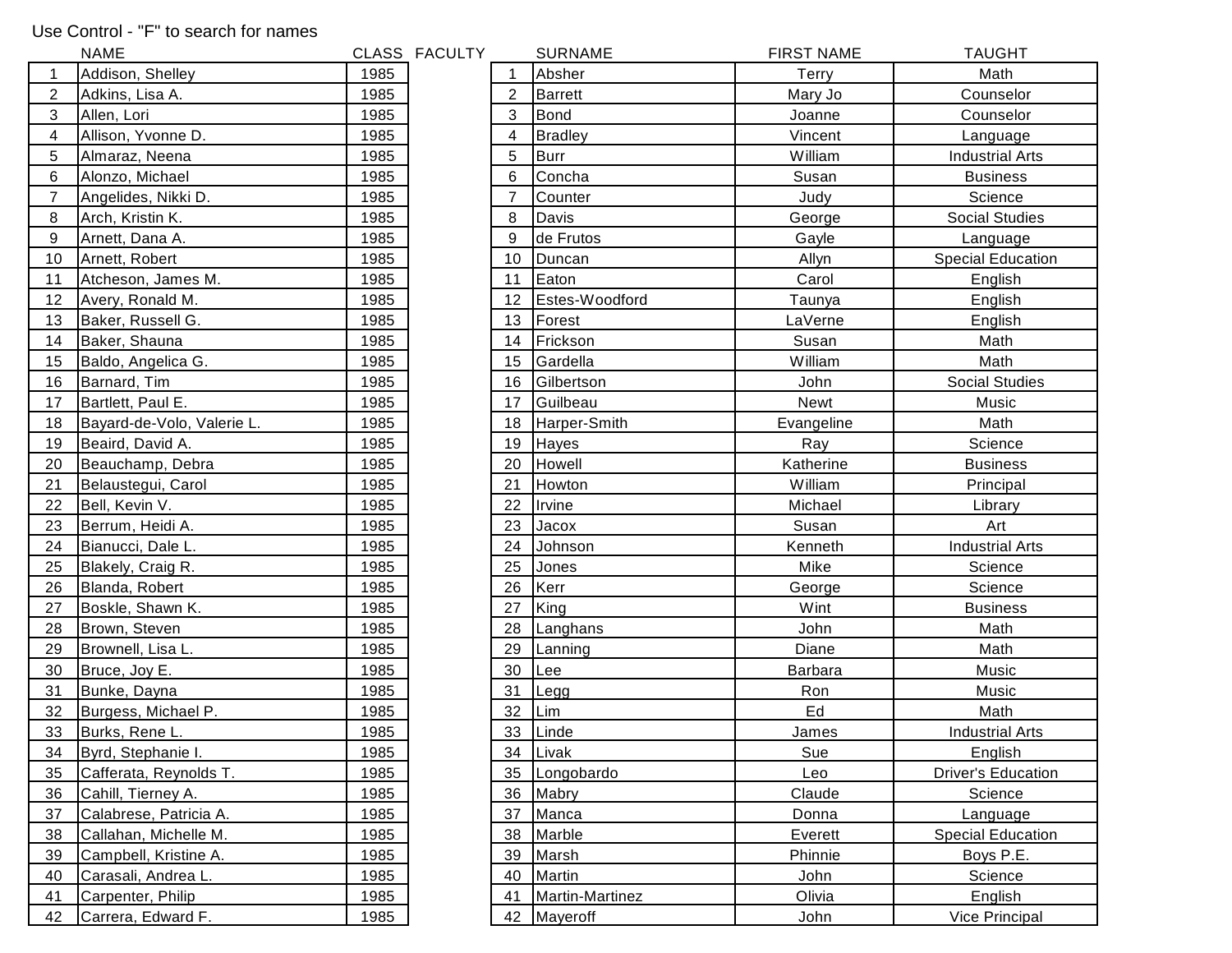| 43 | Cassas, Devin A.        | 1985 |
|----|-------------------------|------|
| 44 | Chen, Cheih-Ing         | 1985 |
| 45 | Chinn, Margaret M.      | 1985 |
| 46 | Chism, Calder J.        | 1985 |
| 47 | Cho, Kyeong Suk         | 1985 |
| 48 | Christensen, John       | 1985 |
| 49 | Combs, Jesse D.         | 1985 |
| 50 | Condon, Christopher B.  | 1985 |
| 51 | Conn, Jody L.           | 1985 |
| 52 | Cook, Allyson A.        | 1985 |
| 53 | Cornell-Walsh, Kimberly | 1985 |
| 54 | Cowan, Gina M.          | 1985 |
| 55 | Craven, Kittredge T.    | 1985 |
| 56 | Dalton, Andrea M.       | 1985 |
| 57 | Darnell, Lana           | 1985 |
| 58 | Davis, Dan A.           | 1985 |
| 59 | Davis, Roderick         | 1985 |
| 60 | de Veyra, Tiffany       | 1985 |
| 61 | Dellera, Bernadette     | 1985 |
| 62 | DeLong, Peter           | 1985 |
| 63 | Dow, Julie B.           | 1985 |
| 64 | Downie, Elizabeth       | 1985 |
| 65 | Duggan, Matthew F.      | 1985 |
| 66 | Eaton, Stephanie A.     | 1985 |
| 67 | Ebbert, Kristen M.      | 1985 |
| 68 | Ebner, John D.          | 1985 |
| 69 | Eddy, Michele R.        | 1985 |
| 70 | Elton, Scott W.         | 1985 |
| 71 | Emery, Karen            | 1985 |
| 72 | Enewold, Cindy A.       | 1985 |
| 73 | Enlow, Tiffany E.       | 1985 |
| 74 | Farahi, Sayareh         | 1985 |
| 75 | Fast, Christopher J.    | 1985 |
| 76 | Feld, Michelle          | 1985 |
| 77 | Finn, Paige M.          | 1985 |
| 78 | Fisher, Thane E.        | 1985 |
| 79 | Fletcher, Lauren E.     | 1985 |
| 80 | Florey, Brett           | 1985 |
| 81 | Forbes-Wood, Teresa A.  | 1985 |
| 82 | Foster, Brian S.        | 1985 |
| 83 | Furgason, Shawn P.      | 1985 |
| 84 | Gabrielli, Judi M.      | 1985 |
| 85 | Galloway, Lance         | 1985 |
| 86 | Garcia, Steven S.       | 1985 |

| Cassas, Devin A.<br>43         | 1985 | <b>Meyers</b><br>43  | Margie      | <b>Business</b>          |
|--------------------------------|------|----------------------|-------------|--------------------------|
| Chen, Cheih-Ing<br>44          | 1985 | Miller<br>44         | Frederick   | <b>Social Studies</b>    |
| 45<br>Chinn, Margaret M.       | 1985 | Miller<br>45         | Sgt. Billy  | Military                 |
| 46<br>Chism, Calder J.         | 1985 | <b>Morris</b><br>46  | Lynda       | Library                  |
| 47<br>Cho, Kyeong Suk          | 1985 | Muth<br>47           | Margaret    | English                  |
| <u>48</u><br>Christensen, John | 1985 | Neal<br>48           | Jack{John}  | <b>Social Studies</b>    |
| 49<br>Combs, Jesse D.          | 1985 | Ochs<br>49           | George      | Science                  |
| 50<br>Condon, Christopher B.   | 1985 | 50<br>Owens          | Tom         | Vice Principal           |
| 51<br>Conn, Jody L.            | 1985 | 51<br>Pagni          | Ron         | <b>Vice Principal</b>    |
| 52<br>Cook, Allyson A.         | 1985 | 52<br>Retterer       | Cathy       | <b>Social Studies</b>    |
| 53<br>Cornell-Walsh, Kimberly  | 1985 | Ridderbusch<br>53    | Sgt. Robert | Military                 |
| 54<br>Cowan, Gina M.           | 1985 | 54<br><b>Robards</b> | Clyde       | Science                  |
| 55<br>Craven, Kittredge T.     | 1985 | 55<br>Ruiz           | Doris       | Home Economics           |
| 56<br>Dalton, Andrea M.        | 1985 | 56<br>Ryan           | Margarita   | Language                 |
| 57<br>Darnell, Lana            | 1985 | 57<br>Salter         | Rondie      | <b>Special Education</b> |
| 58<br>Davis, Dan A.            | 1985 | 58<br>Scattini       | Gene        | Boys P.E.                |
| 59<br>Davis, Roderick          | 1985 | See<br>59            | Sharon      | English                  |
| 60<br>de Veyra, Tiffany        | 1985 | Slagle<br>60         | Mike        | Math/Science             |
| 61<br>Dellera, Bernadette      | 1985 | 61<br>Stevenson      | Carol       | Girls P.E.               |
| 62<br>DeLong, Peter            | 1985 | 62<br>Streng         | George      | <b>Social Studies</b>    |
| 63<br>Dow, Julie B.            | 1985 | Sullivan<br>63       | Charlene    | English                  |
| 64<br>Downie, Elizabeth        | 1985 | 64<br>Sullivan       | Gary        | <b>Social Studies</b>    |
| 65<br>Duggan, Matthew F.       | 1985 | Sullivan<br>65       | Mary        | English                  |
| 66<br>Eaton, Stephanie A.      | 1985 | 66<br>Tripp          | Carol       | English                  |
| 67<br>Ebbert, Kristen M.       | 1985 | 67<br>Turney         | Stephen     | Counselor                |
| 68<br>Ebner, John D.           | 1985 | Vasconcelos<br>68    | Judy        | English                  |
| 69<br>Eddy, Michele R.         | 1985 | Walker<br>69         | Harry       | English                  |
| 70<br>Elton, Scott W.          | 1985 | Weldon<br>70         | Connie      | Home Economics           |
| 71<br>Emery, Karen             | 1985 | 71<br>Werry          | Florence    | Counselor                |
| 72<br>Enewold, Cindy A.        | 1985 | 72<br>Wiseman        | Christine   | Language                 |
| 73<br>Enlow, Tiffany E.        | 1985 | Woodward<br>73       | George      | Math                     |
| 74<br>Farahi, Sayareh          | 1985 | Worthen<br>74        | William     | Science                  |
| 75<br>Fast, Christopher J.     | 1985 | Wycoff<br>75         | Mary        | <b>Social Studies</b>    |
| 76<br>Feld, Michelle           | 1985 | Zucco<br>76          | Lewis       | <b>Business</b>          |
| 77<br><b>IFinn Paige M</b>     | 1985 |                      |             |                          |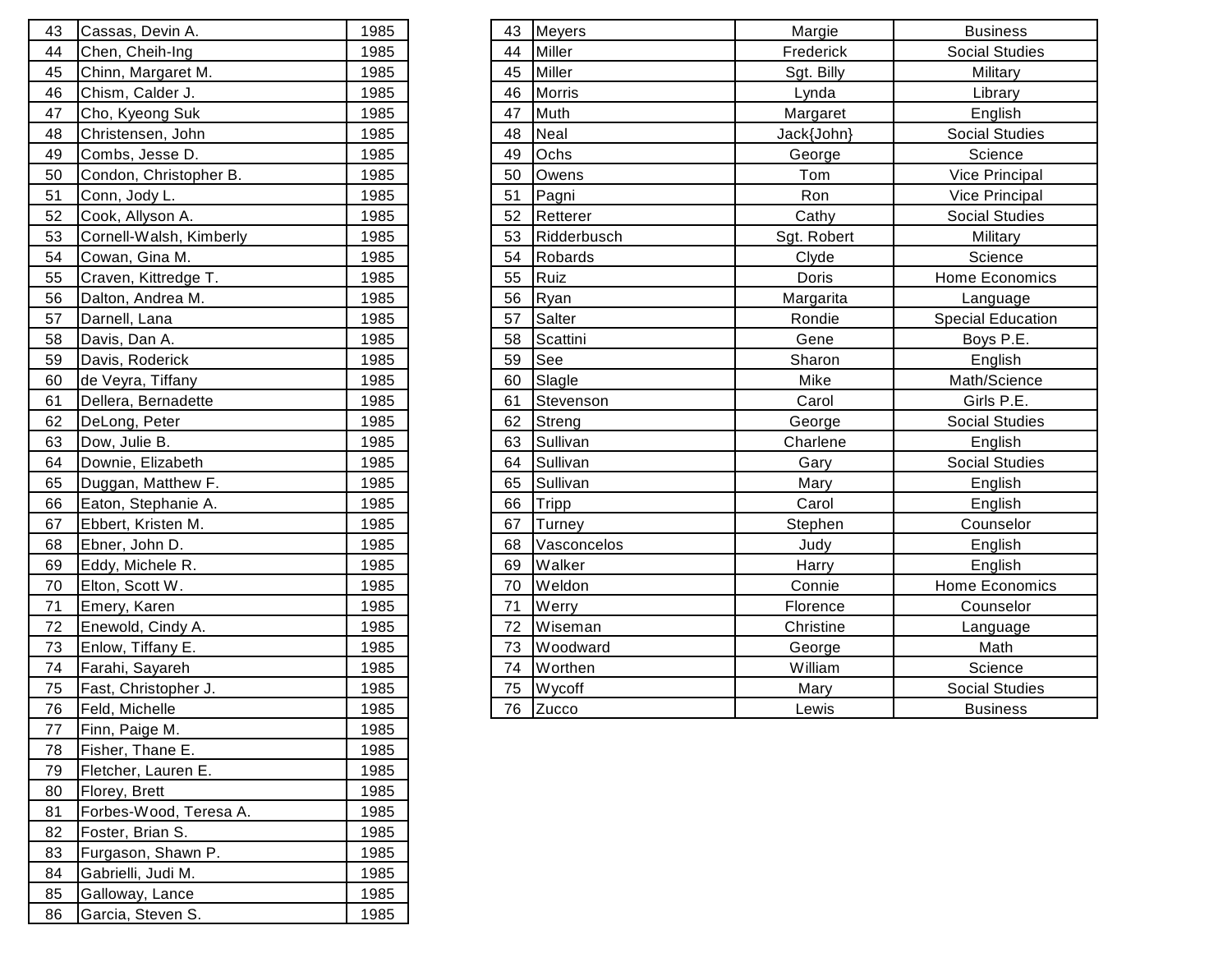| 87          | Gardner, Bryan          | 1985         |
|-------------|-------------------------|--------------|
| 88          | Gastanaga, Martin P.    | 1985         |
| 89          | Gauthier, Lisa          | <u>1985</u>  |
| 90          | Geddry, Monica T.       | 1985         |
| 91          | Goicoechea, Marsha L.   | 1985         |
| 92          | Goodfellow, Beth M.     | 1985         |
| 93          | Gothberg, Erik E.       | 1 <u>985</u> |
| 94          | Gredvig, Channing       | 1985         |
| 95          | Gregg, Michael C.       | 1985         |
| 96          | Groover(Kepley), Shelly | 1985         |
| 97          | Grundy, Kim             | 1985         |
| 98          | Guy, Thomas             | 1985         |
| 99          | Haag, Paula M.          | 1985         |
| 100         | Hadley, Jane            | 1985         |
| 101         | Hallahan, Randy R.      | 1985         |
| 102         | Halley, John B.         | 1985         |
| 103         | Hamilton, Heather E.    | 1 <u>985</u> |
| 104         | Handrich, David A.      | 1985         |
| 105         | Hansen, April L.        | 1985         |
| 106         | Harrington, Jennifer    | <u>1985</u>  |
| 107         | Hart, John D.           | 1985         |
| 108         | Harvey, Christopher E.  | 1985         |
| <u>109</u>  | Hashemi, Aida           | 1985         |
| 110         | Hasse, Maria L.         | 1985         |
| 111         | Hatcher, Shaula L.      | 1985         |
| 112         | Haugen, Steven C,       | 1985         |
| 113         | Heaney, Susan M.        | <u> 1985</u> |
| 114         | Helseth, Greg           | 1985         |
| 115         | Helseth, Laura K.       | 1985         |
| 116         | Hemmerling, June        | <u>1985</u>  |
| 117         | Herrington, Melinda     | 1985         |
| 118         | Herzchel, Theodore J.   | 1985         |
| 119         | Hitner, Joe             | 1985         |
| 120         | Hoge, Kurt A.           | 1985         |
| 121         | Houmanfar, Ramona       | 1985         |
| 122         | Humes, Tim H.           | 1985         |
| <u> 123</u> | Hunsbarger, Michael L.  | <u>1985</u>  |
| 124         | Hunt, Daniel            | 1985         |
| 125         | Jacobsen, Jonathan S.   | 1985         |
| 126         | Jahn, Heidi I.          | 1985         |
| 127         | Johnson, Kirsten        | 1985         |
| 128         | Johnson, Ronald W.      | 1985         |
| <u>129</u>  | Jones, Chad S.          | 1985         |
| 130         | Judd, Becky             | 1985         |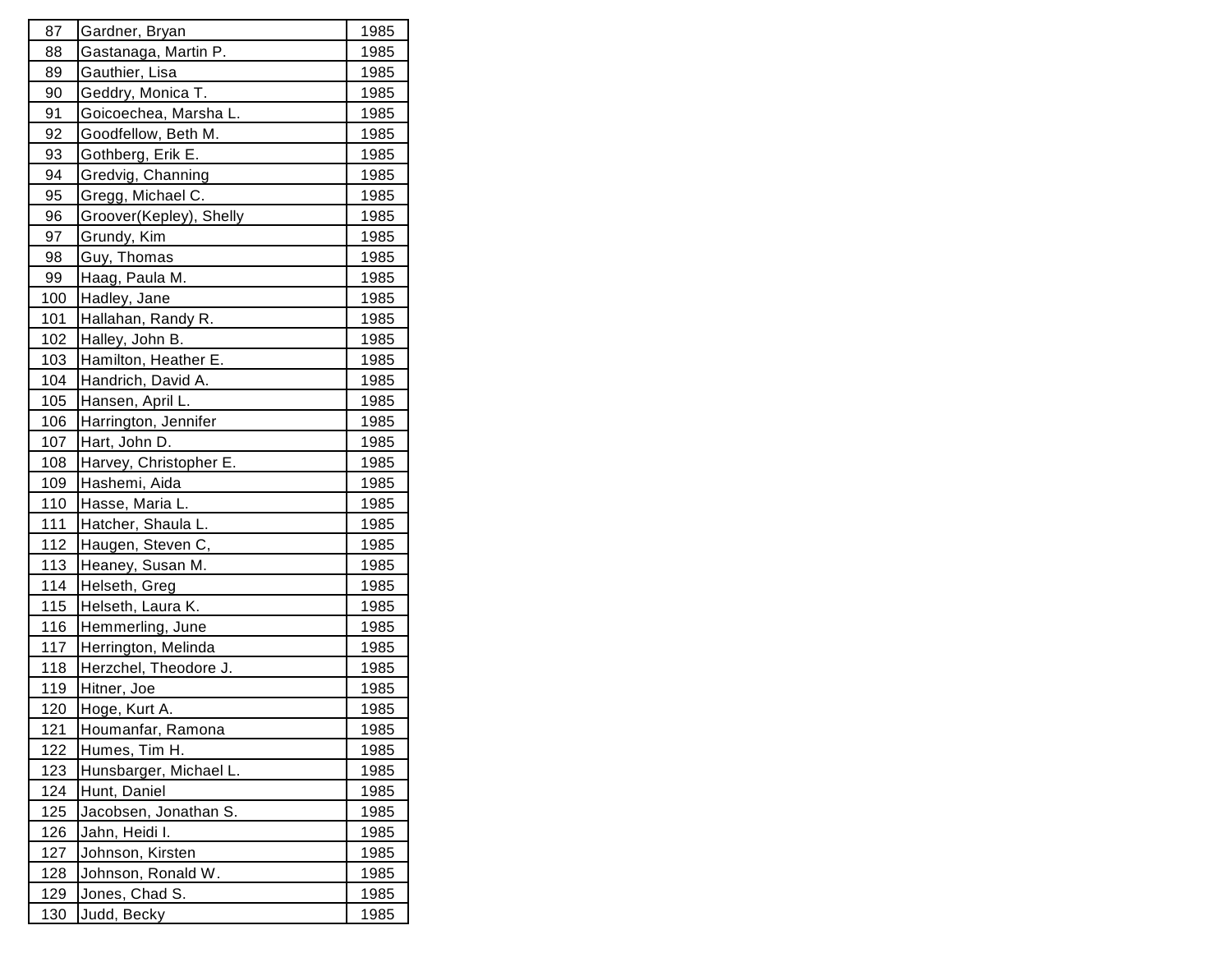| 131         | Judd, Jonathan C.        | 1985         |
|-------------|--------------------------|--------------|
| 132         | Kamarei, Shayma          | 1985         |
| 133         | Kiley, Matthew N.        | 1985         |
| 134         | Kirkpatrick, Leslie M.   | 1985         |
| 135         | Kitts, Karen             | 1985         |
| 136         | Klefman, Christie L.     | 1985         |
| 137         | Kluznik, Yvette R.       | 1985         |
| 138         | Korver, Katherine        | <u>1985</u>  |
| 139         | Krause, Edie             | 1985         |
| 140         | Kreutzian, Joey          | 1985         |
| 141         | Kuenzli, Kirsten         | 1985         |
| <u> 142</u> | Lane, Marian W.          | 1985         |
| 143         | Leron, Rebecca P.        | 1985         |
| 144         | Lieder, Sonia            | 1985         |
| 145         | Lifur, Laura             | 1985         |
| 146         | Liske, Mark              | 1985         |
| 147         | Longoni, Melissa         | 1985         |
| 148         | Lowden, Peter W.         | 1985         |
| 149         | Lukasko, Joni            | 1985         |
| 150         | Luttges, Ricque A.       | 1985         |
| 151         | Machabee, Scott D.       | 1985         |
| 152         | MacPherson, Deana        | <u> 1985</u> |
| 153         | Madole, Michael J.       | 1985         |
| 154         | Manoukian, John P.       | 1985         |
| 155         | Martelle, Eric A.        | 1985         |
| 156         | Martin, Linda            | 1985         |
| 157         | Mason, Lucy              | <u> 1985</u> |
| 158         | Masters, Lisa            | 1985         |
| 159         | Mastroianni, J. Alex     | 1985         |
| 160         | McCulloch, Kyle C.       | 1985         |
| 161         | McDonald, James K.       | 1985         |
| 162         | McDonald, Karen L.       | 1985         |
| 163         | McElwee, Gailene E.      | 1985         |
| 164         | McFather, Jon C.         | 1985         |
| 165         | McKenzie, Jason S.       | 1985         |
| 166         | McLaughlin, Katherine W. | 1985         |
| 167         | Megquier, Marne C.       | <u>1985</u>  |
| 168         | Metzker, Danielle        | 1985         |
| 169         | Michelini, Deanna M.     | 1985         |
| 170         | Miltenberger, Tracy A.   | 1985         |
| 171         | Minedew, Chris           | 1985         |
| 172         | Mixon, Deborah           | 1985         |
| 173         | Molin, Steven J.         | 1985         |
| 174         | Monroe, Andrew P.        | 1985         |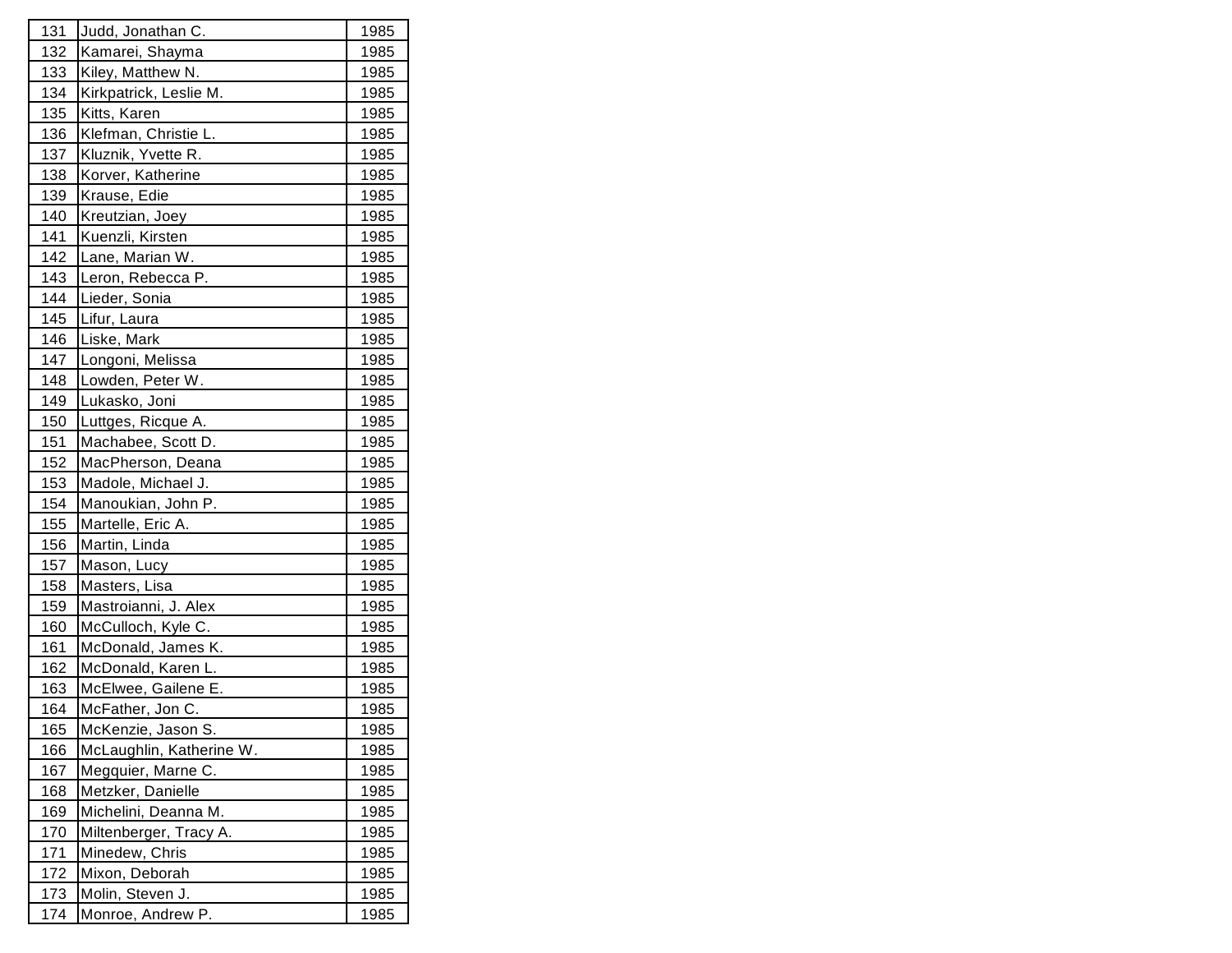| 175        | Moore, Shane S.        | 1985         |
|------------|------------------------|--------------|
| 176        | Morris, Miranda        | 1985         |
| 177        | Morris, Temple         | <u>1985</u>  |
| 178        | Murchison, Kenya       | 1985         |
| 179        | Murphy, Katherine J.   | 1985         |
| 180        | Murray, Monica M.      | 1985         |
| 181        | Nance, David F.        | 1985         |
| 182        | Neeser, David J.       | <u>1985</u>  |
| 183        | Nelson, James R.       | <u> 1985</u> |
| 184        | Nelson, Liz            | 1985         |
| 185        | Newell, Shannon M.     | 1985         |
| 186        | Nicholas, Sean W.      | 1985         |
| 187        | Nichols, Mary C.       | <u>1985</u>  |
| 188        | Nikolaisen, Stephanie  | 1985         |
| 189        | Nix, Rocky L.          | 1985         |
| 190        | Nixon, Hollie E.       | 1985         |
| 191        | O'Brian, Jana M.       | 1985         |
| <u>192</u> | O'Flaherty, Patrick J. | 1985         |
| 193        | Oliver, Paige R.       | 1985         |
| 194        | Olsen, Daniel R.       | 1985         |
| 195        | Pace, Jennifer         | 1985         |
| 196        | Parker, Milton E.      | 1985         |
| 197        | Parkyn, Christina E.   | 1985         |
| 198        | Paterson, Diane E.     | 1985         |
| 199        | Patton, Sean J.        | 1985         |
| 200        | Patton, Troy T.        | 1985         |
| 201        | Pavlakis, Peter J.     | <u>1985</u>  |
| <u>202</u> | Pendleton, Paige S.    | 1985         |
| 203        | Peterson, Todd W.      | 1985         |
| 204        | Pettengill, Jon C.     | 1985         |
| 205        | Pittau, Tiziana        | 1985         |
| 206        | Polaha, Erik J.        | 1985         |
| 207        | Powell, Thomas J.      | 1985         |
| 208        | Preble, Margaret R.    | 1985         |
| 209        | Prutzman, Judy A.      | 1985         |
| 210        | Rapp, Warren           | 1985         |
| <u>211</u> | Reed, Rebecca B.       | 1985         |
| 212        | Reese, Wendy A.        | 1985         |
| 213        | Regas, Sohn Stanley    | 1985         |
| 214        | Rissone, Joseph R.     | 1985         |
| 215        | Roberts, Todd C.       | 1985         |
| 216        | Rodgers, Patricia      | 1985         |
| 217        | Rodrigue, Paul D.      | 1985         |
| 218        | Rogers, Bret A.        | 1985         |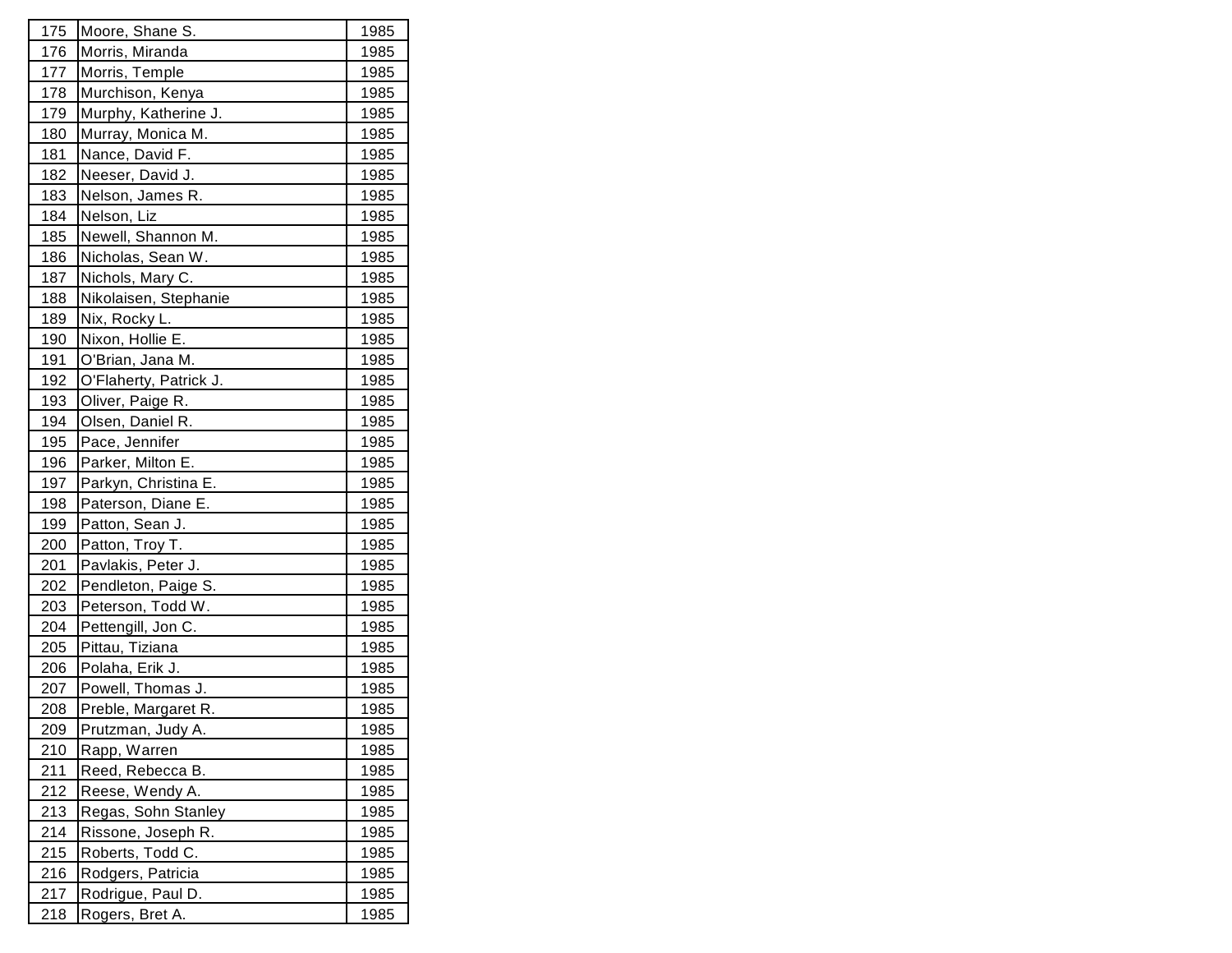| 219         | Rovetti, Traci A.       | 1985 |
|-------------|-------------------------|------|
| 220         | Roy, Sean D.            | 1985 |
| 221         | Sakelaris, Stephanie E. | 1985 |
| 222         | Saladino, Andrea        | 1985 |
| 223         | Sanders, Jeff D.        | 1985 |
| 224         | Sawyer, Brenda S.       | 1985 |
| <u>225</u>  | Scamahorn, Shelly       | 1985 |
| <u>226</u>  | Schmidt, Trent          | 1985 |
| 227         | Schulte, Bonnie A.      | 1985 |
| 228         | Serret, Nicole          | 1985 |
| 229         | Sharp, Matthew L.       | 1985 |
| 230         | Shelton, Allen D.       | 1985 |
| 231         | Shimkovsky, Chris K.    | 1985 |
| 232         | Siegel, Daniel B.       | 1985 |
| 233         | Sims, Martin A.         | 1985 |
| 234         | Sjogren, Heidi K.       | 1985 |
| 235         | Smith, Julie M.         | 1985 |
| <u>236</u>  | Smith, Michael C.       | 1985 |
| 237         | Smith, Shelby           | 1985 |
| 238         | Sorenson, Majken D.     | 1985 |
| 239         | Spano, Richard A.       | 1985 |
| 240         | Spence, James L.        | 1985 |
| 241         | Squires, Candace        | 1985 |
| 242         | Stallard, Robin S.      | 1985 |
| 243         | Stevens, Stacey         | 1985 |
| 244         | Stilwagon, David        | 1985 |
| 245         | Stoess, Caryn J.        | 1985 |
| 246         | Storm, Roger A.         | 1985 |
| 247         | Strandgard, Lone        | 1985 |
| 248         | Sullivan, Julianne      | 1985 |
| 249         | Sumrall, Kelly W.       | 1985 |
| 250         | Sumrall, Larry B.       | 1985 |
| 251         | Sutherland, John R.     | 1985 |
| 252         | Swanson, Debra R.       | 1985 |
| <u>253</u>  | Swinney, Vincent F.     | 1985 |
| 254         | Tatu, Patricia          | 1985 |
| <u> 255</u> | Taylor, Trina           | 1985 |
| 256         | Telford, Catriona A.    | 1985 |
| 257         | Thelan, Anja            | 1985 |
| 258         | Thomas, Sara J.         | 1985 |
| 259         | Thornton, David J.      | 1985 |
| 260         | Thornton, Robert J.     | 1985 |
| 261         | Tobin, "Bo" Philip T.   | 1985 |
| 262         | Tomac, Jeff             | 1985 |